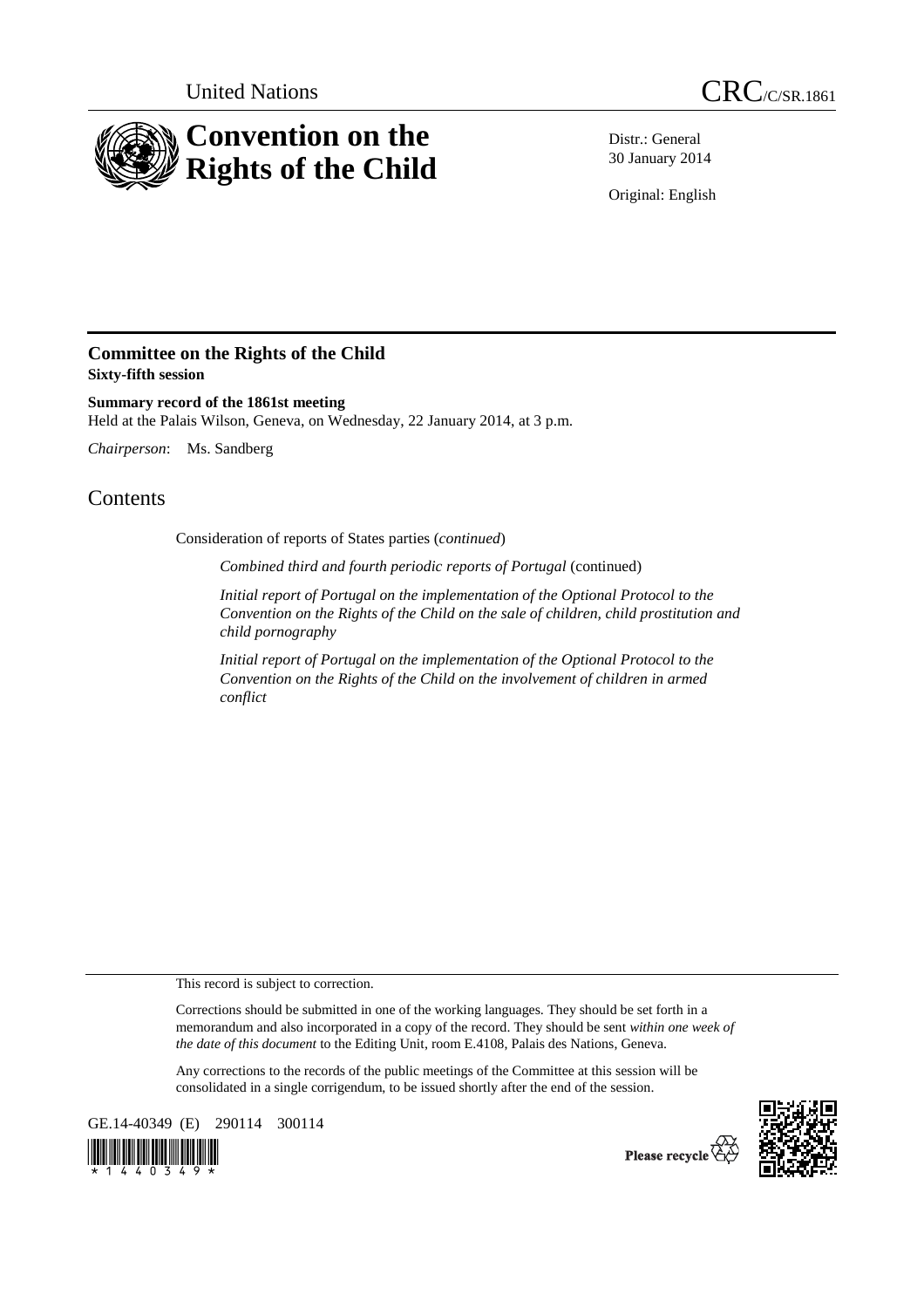*The meeting was called to order at 3.05 p.m.* 

## **Consideration of reports of States parties** (*continued*)

*Combined third and fourth periodic reports of Portugal* (continued) (CRC/C/PRT/3- 4; CRC/C/PRT/Q/3-4 and Add.1)

1. *At the invitation of the Chairperson, the delegation of Portugal took places at the Committee table.* 

2. **Mr. Miranda Mendes** (Portugal), replying to a question raised earlier about civil society participation in the development of public policy, said that civil society was represented on the Advisory Council for Immigration Affairs, including immigrant communities. Public policy instruments were approved by means of inclusive public consultation mechanisms. His Government had nearly a thousand partnerships with civil society and, in 2011, his country's High Commission for Immigration and Intercultural Dialogue had received a European Public Sector Award in recognition of the role played civil society in setting public policy.

3. In reply to other questions posed previously, he said that the High Commission assisted children who were victims of racial discrimination, regardless of their immigration status. His delegation could provide additional information on special measures to help disadvantaged children.

4. **Mr. Kotrane** asked what measures the State party was taking to streamline administrative procedures for unaccompanied children seeking asylum. He would like to know whether the State party intended to ratify the International Convention on the Protection of the Rights of All Migrant Workers and Members of Their Families. He requested information on the use of solitary confinement for imprisoned children, which violated the provisions of the Convention.

5. **Ms. Aldoseri** asked whether the national school curriculum covered human rights.

6. **Mr. Madi** asked whether the State party had a system for the early identification of accompanied or unaccompanied children seeking asylum who might have been involved in armed conflict. What procedures were in place to protect and rehabilitate such children?

7. **The Chairperson** requested further information about efforts to reduce the number of institutionalized children and about foster care, which received scant coverage in the report. She asked how the State party intended to address the dearth of experts on child and adolescent mental health and the shortage of beds in paediatric psychiatric wards. In view of the effectiveness of the recently suspended Programme for the Extension of the Social Facilities Network (PARES) in facilitating the construction of day-care centres, she recalled the European Commission's recommendation that the State party should continue to fund early childhood education despite the austerity measures currently in place.

8. **Ms. Vargas Tavares** (Portugal) said that judges and prosecutors were provided with training on human rights issues and had access to an online information network that would soon include a section on human rights. In order to better inform the public on that topic, the reports, recommendations and general comments of the international human rights treaty bodies were available on a government website, with Portuguese translations provided or forthcoming. The Government also published human rights handbooks targeting specific population groups.

9. **Mr. Santos Pais** (Portugal) said that while there was no overall national child protection mechanism, the National Commission for Human Rights endeavoured to promote an integrated approach to the protection of children's rights.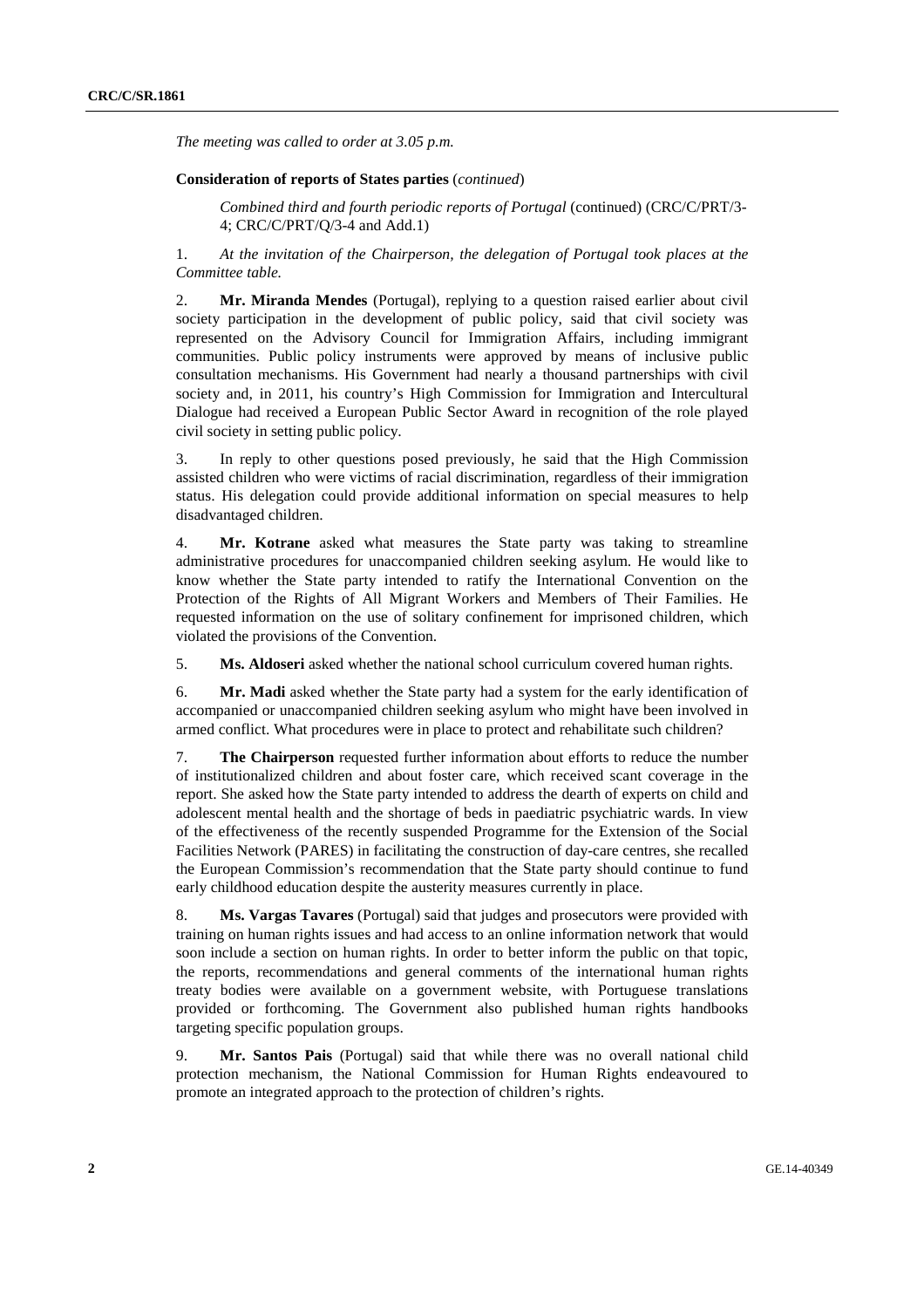10. **Ms. Ávila** (Portugal) said that the mandate of the National Commission included enhancing dialogue with and ensuring the participation of civil society in setting, implementing and assessing public policy. That body held at least three plenary meetings annually and its working groups met on a regular basis. Meetings with civil society representatives were a standard part of the process of preparing reports for human rights treaty bodies.

11. **The Chairperson** said that, as she understood it, although there appeared to be no real coordination mechanism for safeguarding children's rights the State party intended to make improvements in that area.

12. **Ms. Ávila** (Portugal) said that while she could not agree with the statement that there was no coordination mechanism, her Government did intend to examine whether the current level of coordination was sufficient.

13. **The Chairperson** asked whether there was any mechanism in the State party for coordinating the implementation of the Convention.

14. **Ms. Ávila** (Portugal) said that implementation of the Convention and of the Committee's recommendations were part of the core work of the National Commission for Human Rights.

15. **Mr. Santos Pais** (Portugal) said that the responsibilities of the National Commission included the preparation of reports, such as the periodic report under consideration. The preparation of such reports required coordination among the various entities involved in the implementation of treaties. In his view, the establishment of a mechanism for the preparation of reports had improved coordination among government departments and other stakeholders in respect of human rights policies, including those pertaining to children's rights.

16. **The Chairperson** asked whether activities relating to the implementation of the Convention during the period between the issuance of the Committee's recommendations and the preparation of the next periodic report were monitored by the National Commission or by some other entity.

17. **Mr. Santos Pais** (Portugal) said he understood that monitoring such activities formed part of the mandate of the National Commission.

18. **Ms. Ávila** (Portugal) said that the National Commission was also responsible for disseminating the recommendations of international human rights bodies.

19. **Mr. Gomes Leandro** (Portugal) emphasized that the Portuguese legal system included provisions for the protection of children's rights. In order to strengthen implementation of those rights, his Government was endeavouring to inculcate new attitudes in parents, as well as at the level of the State and civil society. Safeguarding children's rights went hand in hand with promoting attitudes of citizenship and true democracy.

20. His Government was also taking steps to involve local communities in helping children claim their rights. There were local child protection committees, often set up under local initiatives, and over 300 youth protection centres. His Government aimed to promote prevention in order to reduce the need for intervention.

21. **Mr. Cardona Llorens**, recalling the Committee's general comment No. 14, on the right of the child to have his or her best interests taken as a primary consideration, asked whether, under national law, a legislative or administrative Act could be challenged on the grounds that that right had not been respected. If so, what requirements needed to be met? Was there a procedure for determining whether a child's best interests had been taken into account?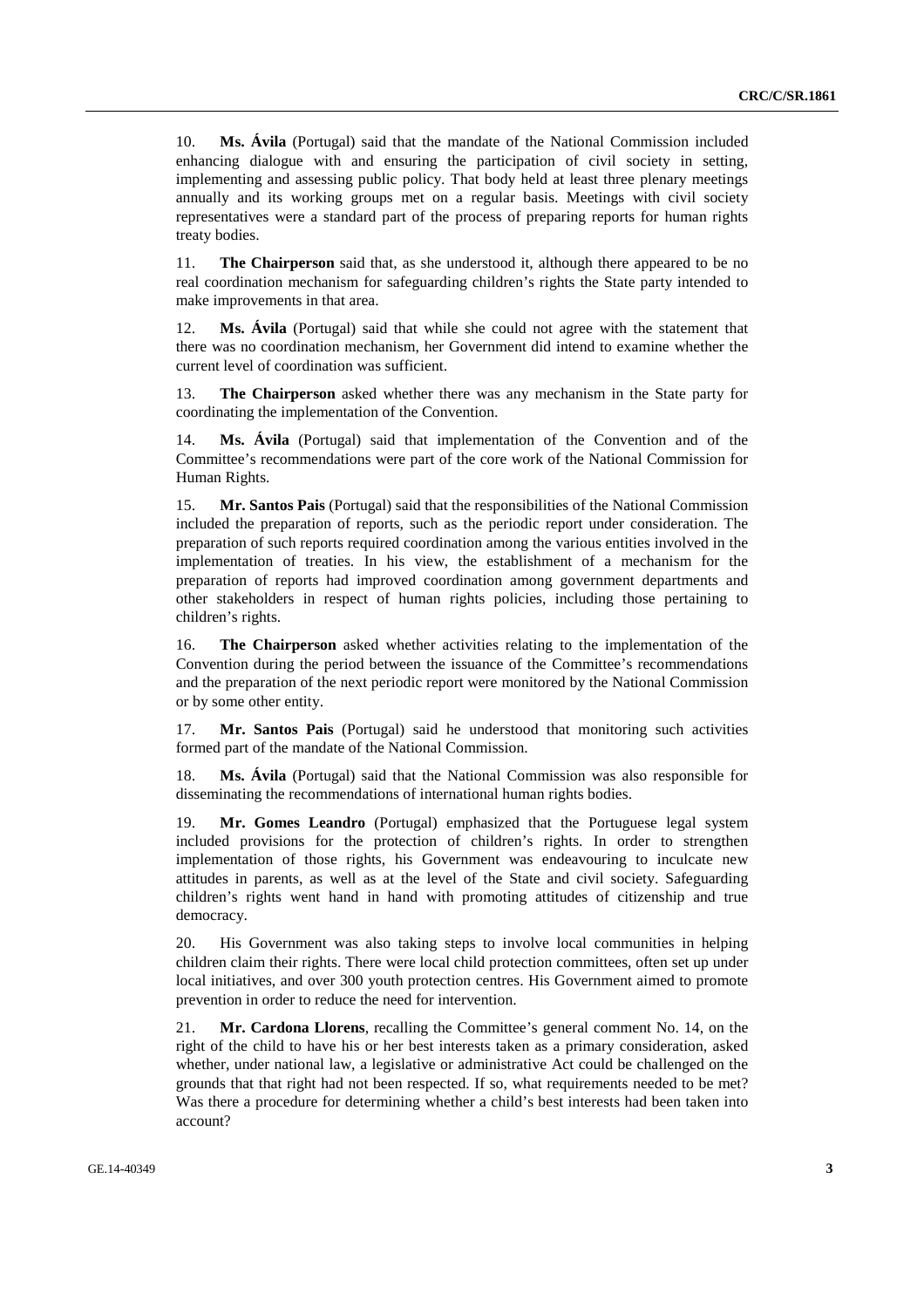22. **Mr. Gomes Leandro** (Portugal) said that while the principle of the child's best interests was of great importance in his country's legal system, other elements such as privacy also needed to be considered. Every situation was unique, and judges must rule accordingly. That being said, decisions could be appealed on the grounds that a child's best interests had not been considered. It might not always be possible to take the best interests of the child as a primary consideration, for example, when imposing penalties in criminal cases, where the judge must first establish whether a proposed penalty would satisfy community expectations. Such considerations might influence the way in which a judge took a child's best interests into account in a ruling. Nevertheless, considerable efforts were being made to promote the consideration of children's rights in all aspects of life.

23. **Mr. Cardona Llorens** underscored that article 3 of the Convention, which provided that the best interests of the child should be a primary consideration in all actions concerning children, did not merely state a principle but enshrined a right. Under the Convention, that right must be taken into account not as an interpretive principle but as an overriding concern.

24. **Mr. Gomes Leandro** (Portugal) said that other rights must be borne in mind along with that right.

25. **The Chairperson** asked whether, for example, a court decision regarding a custody case could be revoked on the basis that the child involved had not been heard. Furthermore, when children were formally heard, were their views actually taken into account?

26. **Mr. Gomes Leandro** (Portugal) said that children were entitled to be heard in all proceedings relating to them, unless that might prove harmful to them. While children were not always heard formally, their right to be heard was safeguarded.

27. **The Chairperson** asked whether there was an age below which children involved in cases were not heard.

28. **Mr. Gomes Leandro** (Portugal) said that for the commissions for the protection of children and young people, the usual minimum age was 12 years. However, younger children could be heard if they demonstrated that they were capable of understanding the situation. Routinely soliciting the views of children was an innovation for his country's judicial system and required procedural and attitudinal adjustments.

29. **The Chairperson** said that, in accordance with the Convention, children should be heard whenever they had views on a matter concerning them, even if they did not understand the full situation. She therefore asked whether the views of very young children were heard.

30. **Mr. Santos Pais** (Portugal) said that child protection committees intervened only in cases involving children of 12 or older. However, all children whose rights were affected by a legal case were heard by the judge or prosecutor. The Public Prosecutor had recently announced her intention to establish a mechanism to coordinate the work of prosecutors and the aforementioned committees on children's issues.

31. **Mr. Gastaud** asked what procedures were in place to ensure respect for children's rights in schools.

32. **Ms. Khazova** asked whether the participation of the Public Prosecutor was mandatory in cases of international abduction.

33. **Mr. Santos Pais** (Portugal) said that the Public Prosecutor did intervene in all such cases.

34. **Ms.** Filipa **Pereira** (Portugal) said that the ill-treatment of children was dealt with at three levels. Initially, it was dealt with by the various child service agencies; then, if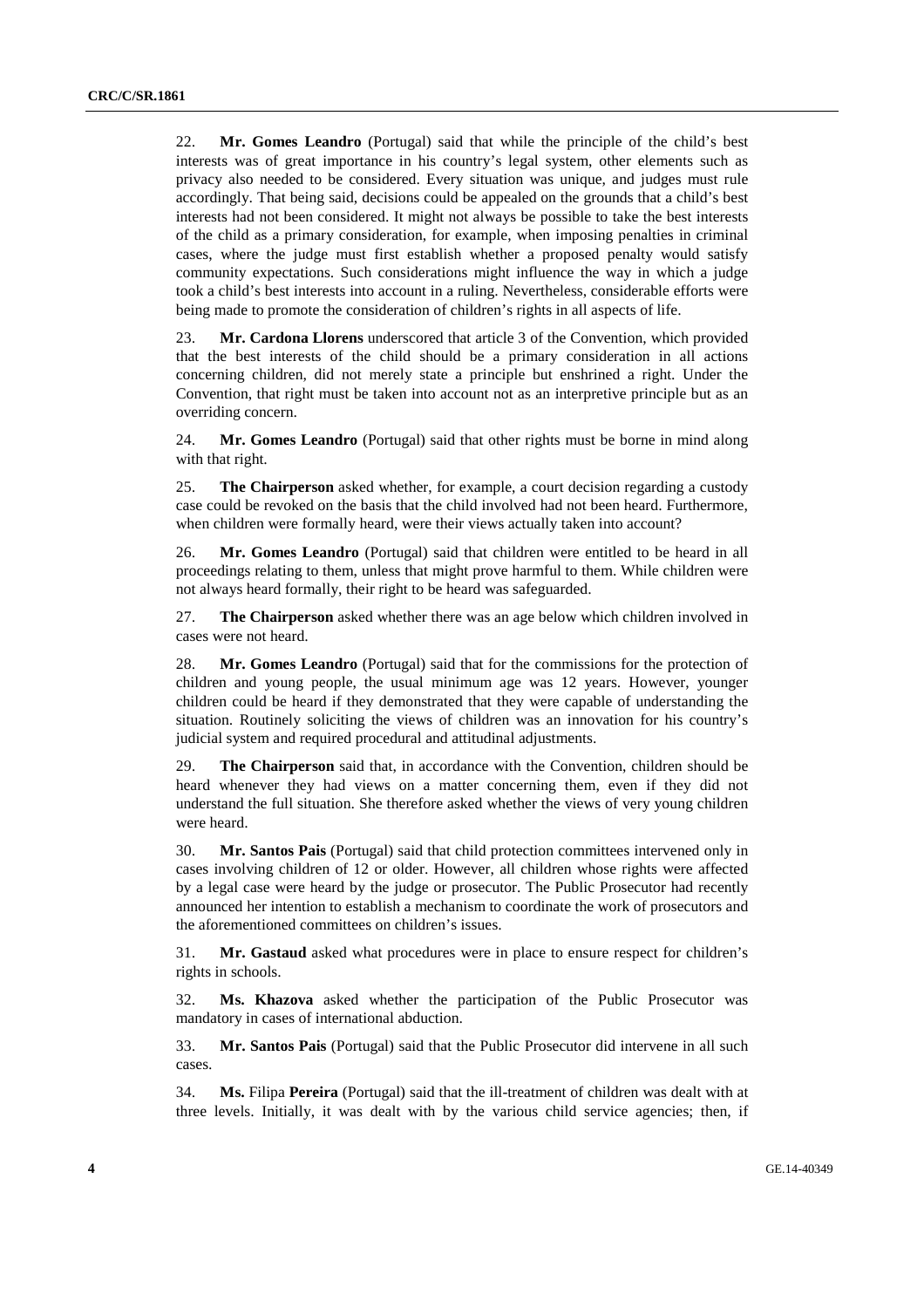necessary, by the child protection committees and, lastly, by the courts. A programme of action launched in 2008 to promote young people's health had listed actions to be taken regarding the ill-treatment of children up to 18 years of age that were applicable, in some cases, to persons up to 21. Multidisciplinary teams had been created in primary health-care centres to support children and young people at risk of ill-treatment. In 2012, those teams had reported some 6,800 suspected cases of ill-treatment. The number of reported cases was increasing due to greater awareness of the problem and improved ability to detect signs of abuse. A programme for health-care professionals had been launched to inform them about their role in prevention and detection.

35. **The Chairperson** asked what specific measures the State party was taking to combat violence against children and what results had been achieved through such measures.

36. **Mr. Gastaud** asked whether there had been any prosecutions and convictions in cases involving the ill-treatment of children in recent years.

37. **Ms.** Filipa **Pereira** (Portugal) said that the network of multidisciplinary teams in health-care centres worked to prevent the ill-treatment of children and to rehabilitate victims, who were referred to mental health services if necessary. Home visits were also conducted in such cases, with a view to re-educating family members.

38. **The Chairperson** asked what the results of those measures had been.

39. **Mr. Gomes Leandro** (Portugal) said that efforts were being made to change the attitudes of parents and educators to corporal punishment, which had only recently been criminalized in his country. To date, there had been a handful of convictions in such cases. A rehabilitation programme was in place to prevent perpetrators of domestic violence from reoffending. The number of participants in that programme had risen from 187 in 2011 to 695 in 2013. The programme had been assessed and found to be effective in reducing the risk of violence and related behaviours, such as alcohol abuse.

40. **Ms. Castello-Branco** (Portugal) said that there had been 13 convictions for the illtreatment of children in 2010, 6 in 2011 and none in 2012. There had been 35 convictions for domestic violence against children in 2010, 44 in 2011 and 35 in 2012.

41. **Mr. Santos Pais** (Portugal) said that alternative measures such as electronic surveillance were sometimes used to prevent the ill-treatment and abuse of children.

42. **Mr. Miranda Mendes** (Portugal) said that, while parliament had not ratified the International Convention on the Protection of the Rights of All Migrant Workers and Members of Their Families, the 2009 United Nations Human Development Report had recognized Portugal as a leader in the protection of migrants' rights, and the country's legislative framework was faithful to the spirit of that Convention. In 2005 the High Commission for Immigration and Intercultural Dialogue had established a special unit to provide legal and psychological support to victims of racism, especially children. Procedures to punish racial discrimination were in place in both Portuguese and European Union law.

43. Various education policies focused on raising awareness of intercultural issues and recognizing cultural diversity as an opportunity for development. He would provide the Committee with copies of some of the numerous books and other materials used to promote interculturalism. Beginning in 2014, a national contest for children would be held to educate them about different parts of the world and about the importance of diversity. Certified classes in Portuguese as a second language were provided for migrant children between the ages of 5 and 19. The childcare facilities at the National Immigrant Support Centre in Lisbon allowed parents to make better use of the services provided there.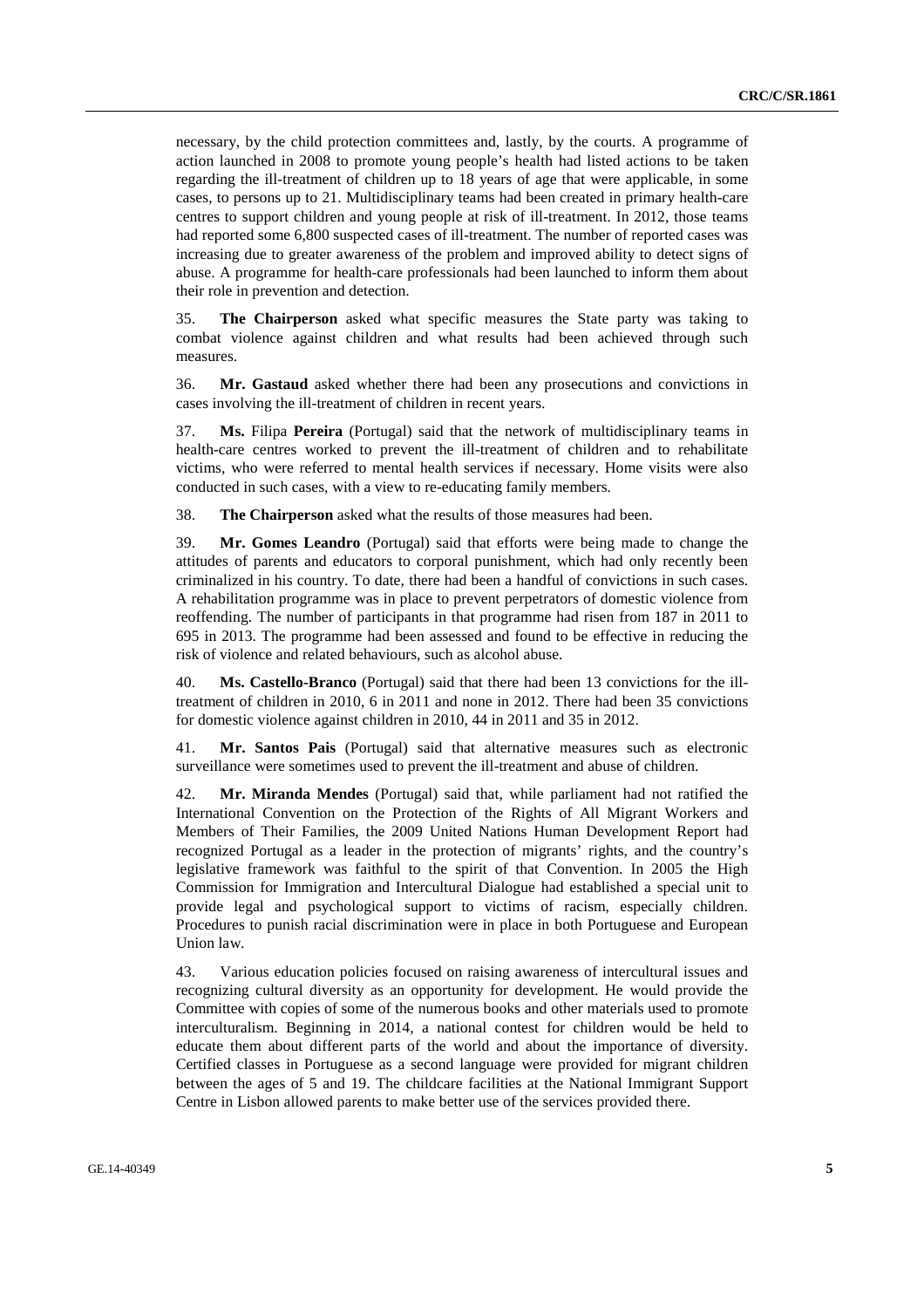44. **Ms. Winter** wished to know how many perpetrators of domestic violence had been allowed to return home under electronic surveillance.

45. **Ms.** Susana **Pereira** (Portugal) said that the Permanent Adoption Observatory was still in operation. On the subject of delays in the completion of adoption processes, the majority of the children concerned were over 6 years of age, and it was difficult to place children in that age group.

46. **The Chairperson** asked why so many children in that age group had been put up for adoption. Had they been abandoned by parents who could not take care of them?

47. **Ms.** Susana **Pereira** (Portugal) said that children were placed with family members or trusted persons in approximately 84 per cent of cases in which child protection measures were taken. While children placed in foster care could remain in contact with their biological family, all such contact was severed as soon as the courts decided to put a child up for adoption.

48. **Ms. Khazova** asked whether she had understood correctly that the problem was not so much the adoption procedure itself, but rather a lack of suitable adoptive parents.

49. **Ms.** Susana **Pereira** (Portugal) confirmed that to be the case.

50. **Ms. Herczog** said that the widespread institutionalization of children was a problem in many countries. She suggested that the Government should establish support programmes that would enable pregnant women to keep their children rather than putting them up for adoption.

51. **Ms.** Susana **Pereira** (Portugal) said that the institutionalization rate had remained stable in her country since 2008. Measures being taken to address the issue included expanding the services provided through family support and parental guidance centres, improving foster care for children from birth to 3 years of age, and improving children's homes by employing additional psychologists, social workers and educators and by training existing staff.

52. **Ms. Herczog** said that powerful lobby groups were preventing the closure of children's institutions and that decisive action in the form of public policy was required to change the situation. She therefore asked whether the Government planned to close those institutions in accordance with the guidelines issued by the United Nations and the European Union.

53. **Ms.** Susana **Pereira** (Portugal) said that two legal committees had recently been established, to review the legal framework for adoption and for the child protection system.

*The meeting was suspended at 4.40 p.m. and resumed at 5 p.m.* 

54. **Ms. Vargas Tavares** (Portugal) said that general regulations prohibited children's participation in shows involving contact with animals that would put children's safety at risk. However, requests for authorization for children to participate in cultural events, including bullfights, could be lodged with local child protection committees. Authorization was granted only to children over 12 years of age and then only with permission from the child's parents, upon presentation of a medical certificate, and provided that participation would not jeopardize the child's safety, health or well-being. The child's views on the matter should be heard whenever possible. Children over 6 years of age were allowed to attend bullfights as members of the audience. The Inspectorate General of Cultural Activities monitored compliance with the regulations on children's participation in bullfights; penalties for violations could include fines or the closure of the establishment concerned. There had been no reports of any accidents involving children in bullfighting training centres.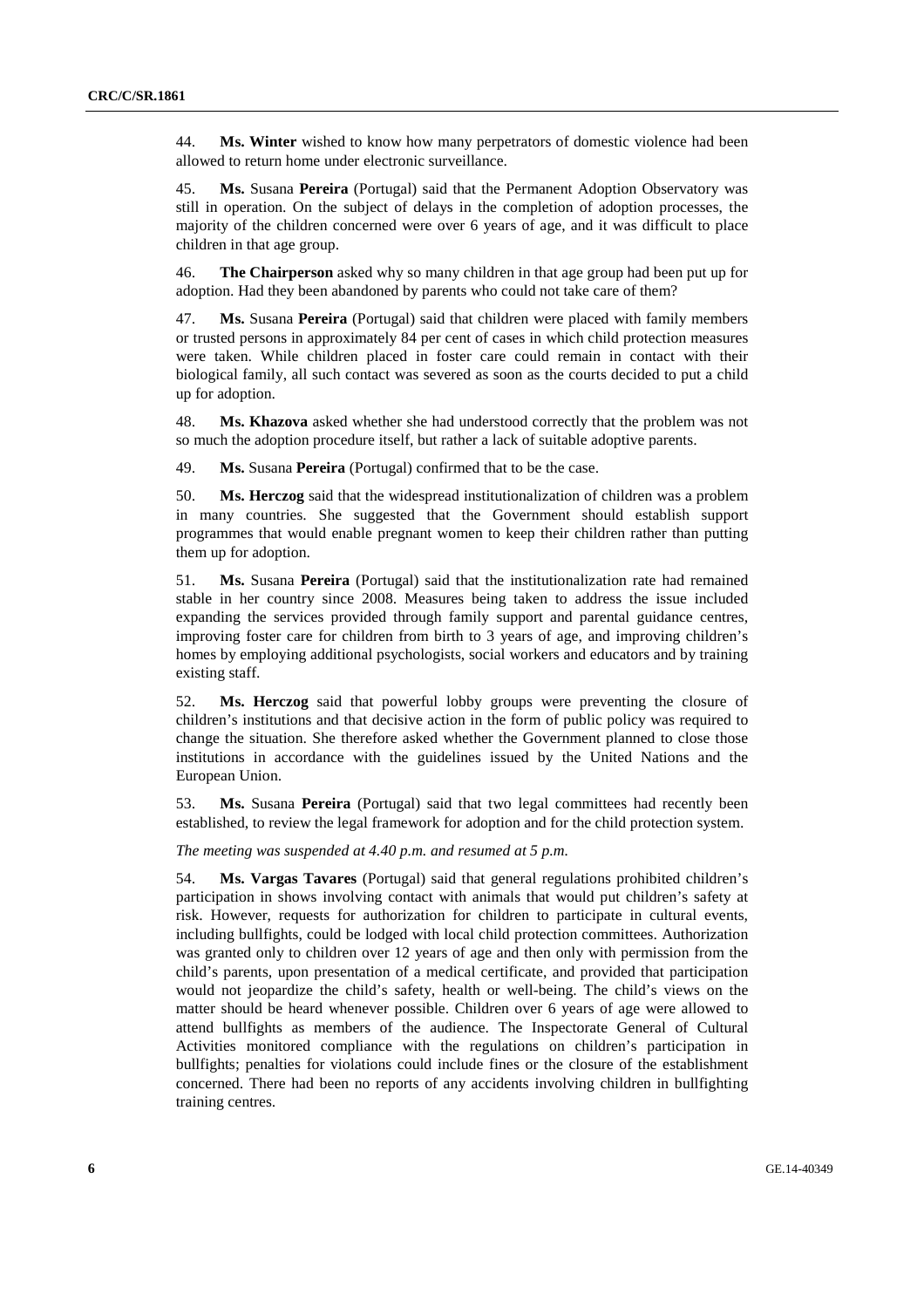55. **Ms. Wijemanne** said that, regardless of the monitoring and requirements in place, by allowing children to participate in bullfights the State party was exposing them to violence and risk of injury.

56. **Ms. Oviedo Fierro** wished to know which general regulation governed children's participation in shows and cultural events and which authority was responsible for ensuring compliance. She asked whether the State party shared her view that parents who allowed their children to participate in bullfights were indoctrinating them in a form of violence. She requested examples of specific cases in which penalties had been imposed on bullfighting establishments for violating the regulations on children's participation. Lastly, she asked whether the State party would consider raising the minimum age for participation in bullfights.

57. **Mr. Cardona Llorens** noted that the National Commission for the Protection of Children and Young People at Risk had explicitly stated that animals used in bullfighting, irrespective of their weight and size, could endanger children and young people. Why, then, did the Inspectorate General of Cultural Activities continue to allow young children to take part in festivities in which there was bullfighting and children over 12 to take part in the bullfighting itself?

58. **Ms. Vargas Tavares** (Portugal) said that bullfights were considered to be shows or cultural events under the law. Portuguese legislation provided for participation in such events. The body responsible for monitoring compliance with the law in related matters was the Inspectorate General of Cultural Activities, which inspected the sites where such events were held. She did not have data on penalties imposed for violations of the law but would provide them at a later date.

59. The regulation governing the right of children and young persons to protection was article 2, paragraph 2, of Act No. 105/2009 of 14 September 2009. She could not say whether her Government was willing to raise the age at which an invidual could take part in bullfighting-related events.

60. **Mr. Santos Pais** (Portugal) said that he wished to clarify a statement made earlier concerning electronic bracelets. Such bracelets could be used as an alternative to confining perpetrators of domestic violence in order to ensure that they stayed away from the residence of the victim.

61. **Ms.** Filipa **Pereira** (Portugal), replying to questions raised previously on road safety, drowning and other accidents, said that the Directorate General of Health was responsible for coordinating the implementation of the Decade of Action for Road Safety 2011–2020. There was also a National Programme for the Prevention of Accidents for 2010–2016. Although the number of children and young people who died as a result of traffic accidents had decreased, such accidents still accounted for two thirds of deaths of persons under 18 years. Portugal complied with European road safety regulations. Child car seats suitable for children's weight and size were regulated by law, and children up to 12 years of age were required to use child restraints. The law made provision for the safety of children with disabilities. Her Government was working with civil society to raise public awareness of road safety, including by disseminating brochures on that topic for children.

62. Turning to the issue of drowning, she said that a report covering the period from 2002 to 2012 by an association for the protection of children with which her Government was cooperating to promote public safety had indicated that between 2002 and 2008, 144 children and young people had drowned in her country. Since 2010, various campaigns had been launched to keep children safe and to avoid accidents such as burns, falls and drowning, with the help of publications, posters, radio spots and other materials.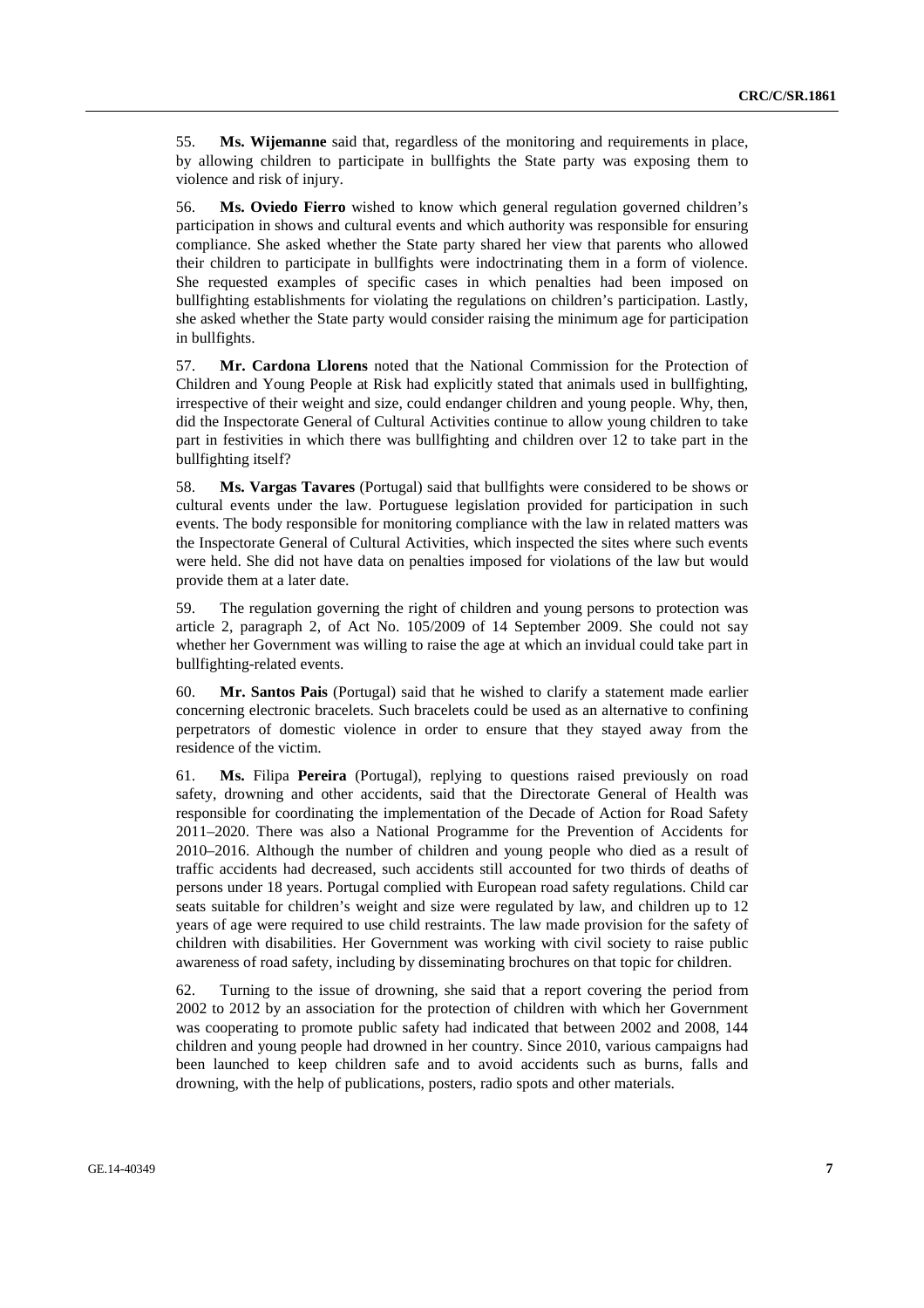63. **Ms. Ávila** (Portugal) added that her delegation would make various safety brochures, published in Portuguese, available to the Committee. She confirmed that children received swimming lessons in school.

64. **Ms. Costa** (Portugal) said that road safety had been taught in Portuguese schools for more than 25 years, starting in kindergarten. Schools had also begun to provide lessons on how to avoid various risks, which touched on road safety and dealt with potential dangers such as storms, walks in the mountains and other risks.

65. **Mr. Gastaud** requested information on the checks carried out by law enforcement officers to ensure road safety.

66. **Mr. Santos Pais** (Portugal) said that police officers routinely patrolled roads to ensure traffic safety and imposed penalties for the illegal use of mobile phones when driving or failure to wear a seat belt, for example. Police were out in great numbers during the summer break and other holidays, when many people were on the roads. They also monitored school safety, as part of the Safe Schools Programme.

67. **Ms. Costa** (Portugal), turning to the issue of children's participation, said that student representatives of all ages participated in a body that dealt with all school activities. Upper secondary student representatives were given the right to vote on that body. Referring to children from immigrant and Roma communities, she said that Portuguese schools were inclusive. The education system catered for the needs of all children, regardless of their background. It also ensured that the educational needs of disadvantaged children were met, including children with special educational needs and pupils from minority and migrant communities.

68. **Ms. Vargas Tavares** (Portugal) said that health professionals in Portugal were well aware of international standards concerning breastfeeding, particularly the World Health Organization (WHO) recommendation that infants should be exclusively breastfed for the first six months of life and continue breastfeeding along with appropriate complementary foods up to 2 years of age or beyond. The Government had established a register of breastfeeding to monitor how infants and small children were fed and to promote their health. The data collected showed that breastfeeding practices were in line with WHO recommendations. In 2002, nearly 99 per cent of newborns started breastfeeding; some 75 per cent were exclusively fed with breast milk until they left hospital, while 50 per cent continued exclusive breastfeeding up to 3 months of age and 22 per cent were breastfed exclusively up to 5 months of age. Studies had been conducted to determine why mothers abandoned the practice at an early stage. Portugal had established baby-friendly hospitals, which promoted breastfeeding and provided guidance and other support to mothers. The Government had launched public awareness campaigns, in cooperation with nongovernmental organizations, and published brochures about the benefits of breastfeeding. Lastly, all health professionals were called on to respect the International Code of Marketing of Breast-milk Substitutes.

*Initial report of Portugal on the implementation of the Optional Protocol to the Convention on the Rights of the Child on the sale of children, child prostitution and child pornography* (CRC/C/OPSC/PRT/1; CRC/C/OPSC/PRT/Q/1 and Add.1)

69. **Ms. Aldoseri** (Country Rapporteur for the Optional Protocol on the sale of children, child prostitution and child pornography) asked whether forced labour and trafficking in children for the purpose of sexual exploitation were covered under the Criminal Code, as amended. She wondered why the State party had indicated that it had adopted a formal decision not to provide disaggregated data on the implementation of the Optional Protocol. She wished to know whether the mandate of the National Commission for the Protection of Children and Young People at Risk included implementation of the Optional Protocol, as that body was responsible for monitoring implementation of relevant international human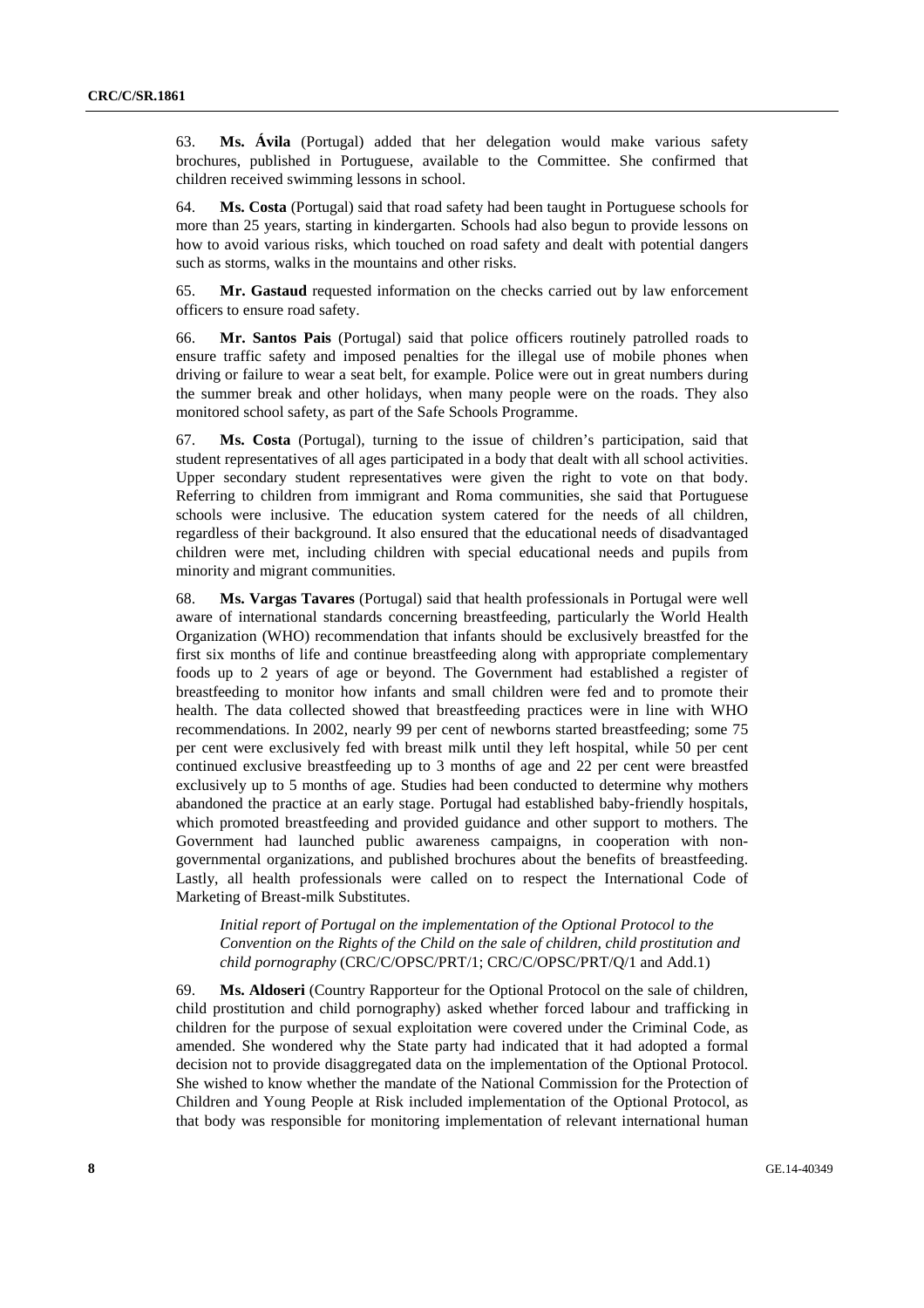rights instruments, including the Convention. Why had the parliament voted down bills on an annual report on the situation of children in Portugal and a national commission on the rights of the child, and what was the impact of those decisions on children?

70. Commending the State party on its translation of the Convention and the Optional Protocols into Portuguese, she wished to know how the Optional Protocol was disseminated to the public. To what extent were children aware of the Optional Protocol, particularly street children, Roma children and other vulnerable children? What steps had been taken to ensure that professionals working with children and the public in general were familiar with the Optional Protocol?

71. She invited the delegation to provide information on the partners with which the State party cooperated on upholding the Optional Protocol, including hotels and tourism agencies, in view of the fact that child sex tourism was increasing throughout the world owing to relatively inexpensive and visa-free travel. She noted with regret the child benefit cuts made by the State party, which had affected some 500,000 children. The cuts had resulted in an increase in child poverty, which heightened the risk of child labour and sexual exploitation. Did the State party have a comprehensive social policy designed to prevent and reduce child poverty, and had any studies been done to examine its root causes and identify the children most prone to poverty?

72. Noting with regret the low number of child trafficking and child labour cases that were reported, investigated and prosecuted, she asked the delegation to provide further details on the steps taken to prosecute the perpetrators in such cases. More information was needed on the investigation and prosecution of cases involving the kidnapping and abduction of children. Were the investigations into those cases sufficient? Lastly, she asked whether social networking companies were required by law to report instances of child pornography to the authorities.

73. **Mr. Kotrane** noted that the relevant law prohibited trafficking in children but did not explicitly ban the sale of children, as called for under the Optional Protocol. The Criminal Code stated that it was a criminal offence to transport children for the purpose of forced labour. Did the Code also cover cases of forced labour that did not entail the transport of children? More information was needed on the penalties prescribed for such offences. He asked what penalties applied to intermediaries involved in the adoption of children for payment. He also asked whether the courts heard cases of offences covered by the Optional Protocol committed by non-nationals of Portugal, and by Portuguese nationals abroad.

74. **Mr. Cardona Llorens** said that he would like to know what care was provided to children who were victims of the crimes covered by the Optional Protocol, especially vulnerable children. He asked whether children engaged in prostitution were always considered to be victims and treated as such, especially those between the ages of 16 and 18. How were such minors treated in the event that they were considered to be in conflict with the law?

75. **Mr. Mezmur**, with reference to the dismantling in 2012 of a human trafficking ring known as the "Bosnian Mafia" involving 30 children found to have been trafficked in Portugal, said that he would appreciate information on the kinds of assistance provided to the victims.